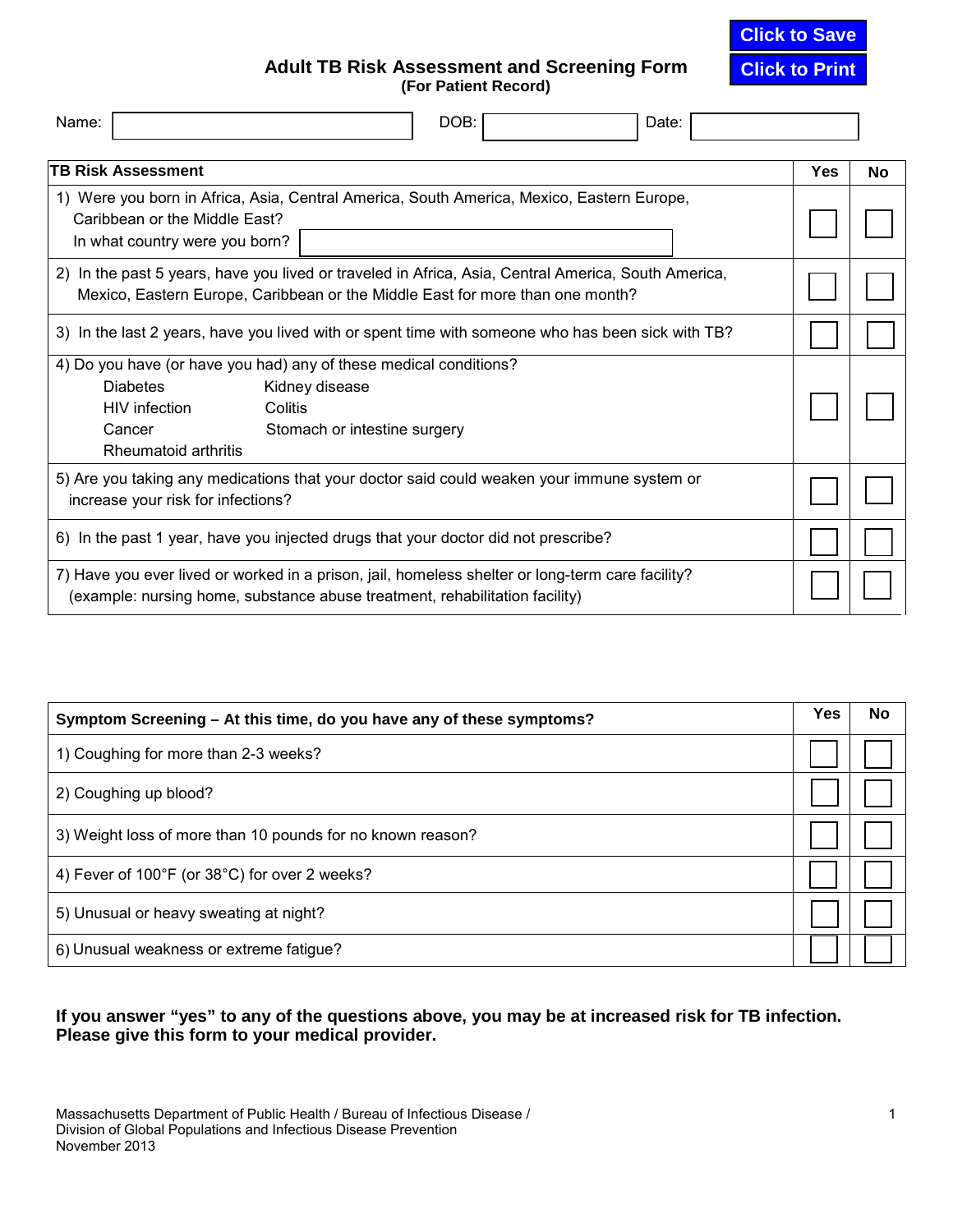| Name:                                                         | DOB:       | Date: |            |    |  |  |  |
|---------------------------------------------------------------|------------|-------|------------|----|--|--|--|
| Medical Record Number:                                        |            |       |            |    |  |  |  |
| TB History and Triage (to be completed by medical provider)   |            |       |            |    |  |  |  |
| <b>TB History</b>                                             |            |       | <b>Yes</b> | No |  |  |  |
| Has the person had a TB test (skin test or blood test)?<br>1) |            |       |            |    |  |  |  |
| Positive<br>Negative<br>TB test result:<br>Unknown            |            |       |            |    |  |  |  |
| TB test date:<br>MM/YY)<br>Where:                             | (facility) |       |            |    |  |  |  |
| 2) Did the person get a chest x-ray after the TB test?        |            |       |            |    |  |  |  |
| X-ray result:<br>X-ray date:                                  | [MM/YY)    |       |            |    |  |  |  |
| 3) Did the person take medication for TB infection?           |            |       |            |    |  |  |  |
| 4) Does the person remember being sick with TB?               |            |       |            |    |  |  |  |
| (MM/YY) Where: Country<br>If yes, when:                       | State:     |       |            |    |  |  |  |

| <b>Triage Plan</b> |                                                                                                                                                             |
|--------------------|-------------------------------------------------------------------------------------------------------------------------------------------------------------|
|                    | Person has TB risk and has one or more TB symptoms:<br>Refer the person for <b>prompt clinical evaluation</b> including a chest x-ray to rule out active TB |
|                    | Person has TB risk, no symptoms and has no history of previous positive TB test:<br>Test for TB infection or refer for testing and evaluation               |
|                    | Person has a history of previous positive TB test, but has no evidence of treatment:<br>Refer for TB evaluation and treatment                               |

| <b>TB Test Documentation</b>                                                                                                                                                                                                                                                                                                                                    |  |  |  |  |  |  |  |
|-----------------------------------------------------------------------------------------------------------------------------------------------------------------------------------------------------------------------------------------------------------------------------------------------------------------------------------------------------------------|--|--|--|--|--|--|--|
| (MM/DD/YY) / TST read date:<br>Tuberculin Skin Test (TST) plant date:<br>(MM/DD/YY)<br>(Millimeters of Induration) / TST Interpretation:<br><b>TST Result:</b><br>Positive*<br><b>Unknown</b><br>Negative                                                                                                                                                       |  |  |  |  |  |  |  |
| (MM/DD/YY)<br>Interferon-Gamma Release Assay (IGRA) performed<br>Positive*<br>IGRA Interpretation:<br>Negative<br>Indeterminate/Borderline (requires repeat test)<br>* Report all persons with positive TB test to the Massachusetts Department of Public Health (DPH)<br>http://www.mass.gov/eohhs/gov/departments/dph/programs/id/isis/case-report-forms.html |  |  |  |  |  |  |  |
| <b>Medical Provider Signature:</b><br>Date:                                                                                                                                                                                                                                                                                                                     |  |  |  |  |  |  |  |

Massachusetts Department of Public Health / Bureau of Infectious Disease / Division of Global Populations and Infectious Disease Prevention November 2013

# 2

## **TB Risk Assessment and Screening Form**